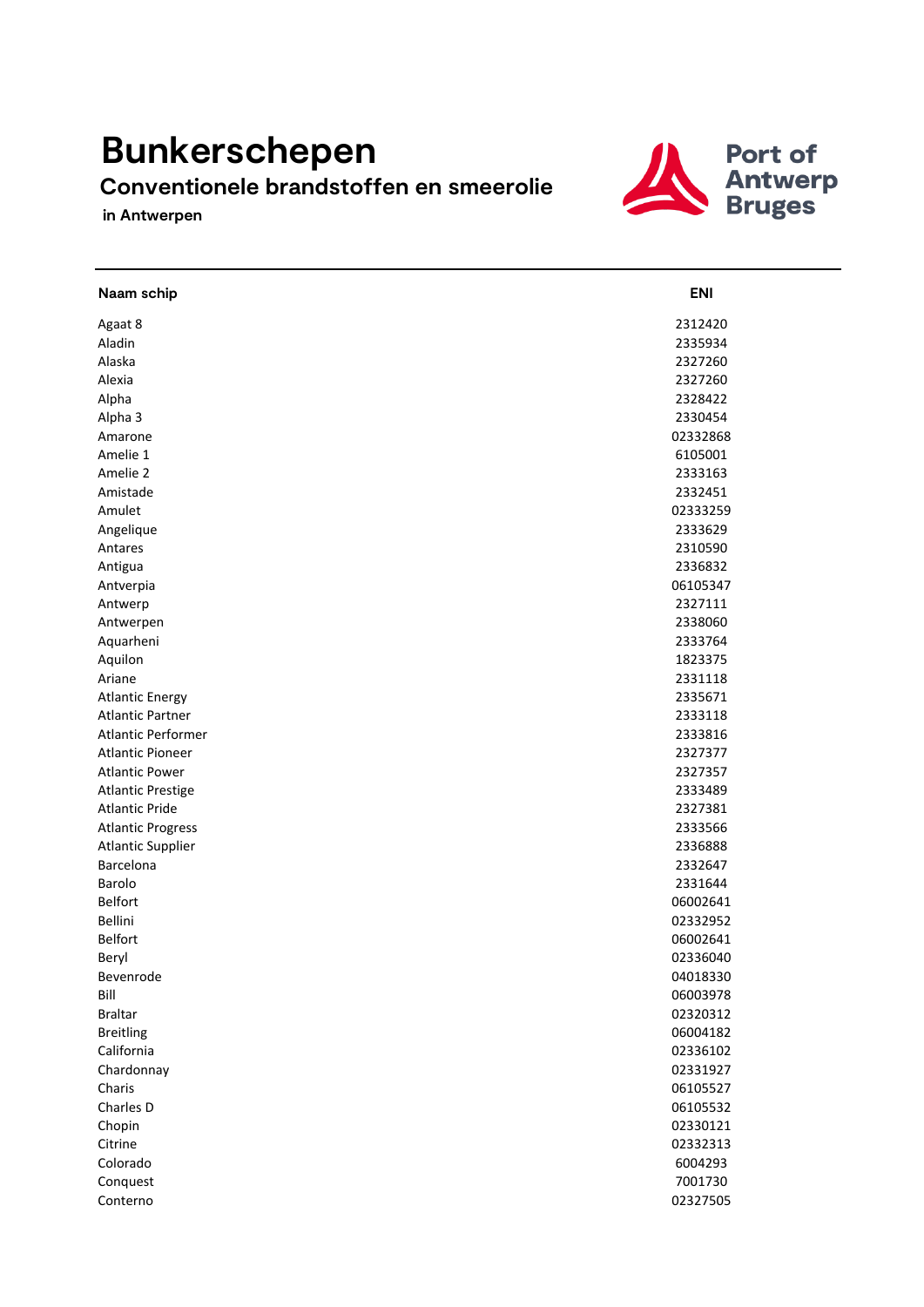| Convenant          | 2333235  |
|--------------------|----------|
| Cyrano             | 6105189  |
| Deja               | 2326994  |
| Deneb              | 2335810  |
| Deugniet           | 06105057 |
| Diamant            | 06105670 |
| DW Antwerpen       | 06503332 |
| Elay               | 02335098 |
| Eloise             | 2328919  |
| Emma               | 02338355 |
| Finitor            | 6003756  |
| Fleur              | 2331524  |
| Florida            | 02333625 |
| Friendship         | 2330121  |
| Gentle             | 2333184  |
| Guadeloupe         | 2336472  |
| Guenter Deymann    | 04808080 |
| <b>Haldis</b>      | 6105000  |
| Houston            | 2333236  |
| Hydrus             | 2326527  |
| Immunity           | 6004138  |
| Intermezzo         | 2329697  |
| Inventory          | 6105311  |
| Iris               | 2332983  |
| Isabella           | 2330132  |
| Jeanine            | 2332323  |
| Jowi               | 2330211  |
| Laurentien         | 2330240  |
| Leonore            | 2333003  |
| Levi               | 2332483  |
| Lotus              | 2326687  |
| Maaike             | 2335843  |
| Mabel              | 02338397 |
| Malia              | 2326711  |
| Mantyrano          | 6105408  |
| Mardie             | 2310363  |
| Marilene           | 2332484  |
| Martinique         | 2335730  |
| Maxima             | 2325735  |
| Maxine Deymann     | 2334951  |
| Metis              | 2335431  |
| Midway             | 2332444  |
| Montana            | 06105279 |
| Monteverdi         | 06105698 |
| Mozart             | 6105337  |
| Nancy              | 7001915  |
| Nathalie           | 06004065 |
| Navira             | 8060021  |
| New Jersey         | 06004191 |
| New York           | 06105170 |
|                    | 02333237 |
| Njord<br>Noordster | 02331876 |
| Noordzee           |          |
|                    | 06105187 |
| Odyssee            | 06105667 |
| Olievinker III     | 6003717  |
| Olievinker IV      | 6003805  |
| Onyx               | 02334018 |
| Oostzee            | 06003472 |
| Oxana              | 4802910  |
| Pagadder           | 06003900 |
| Paganini           | 06105035 |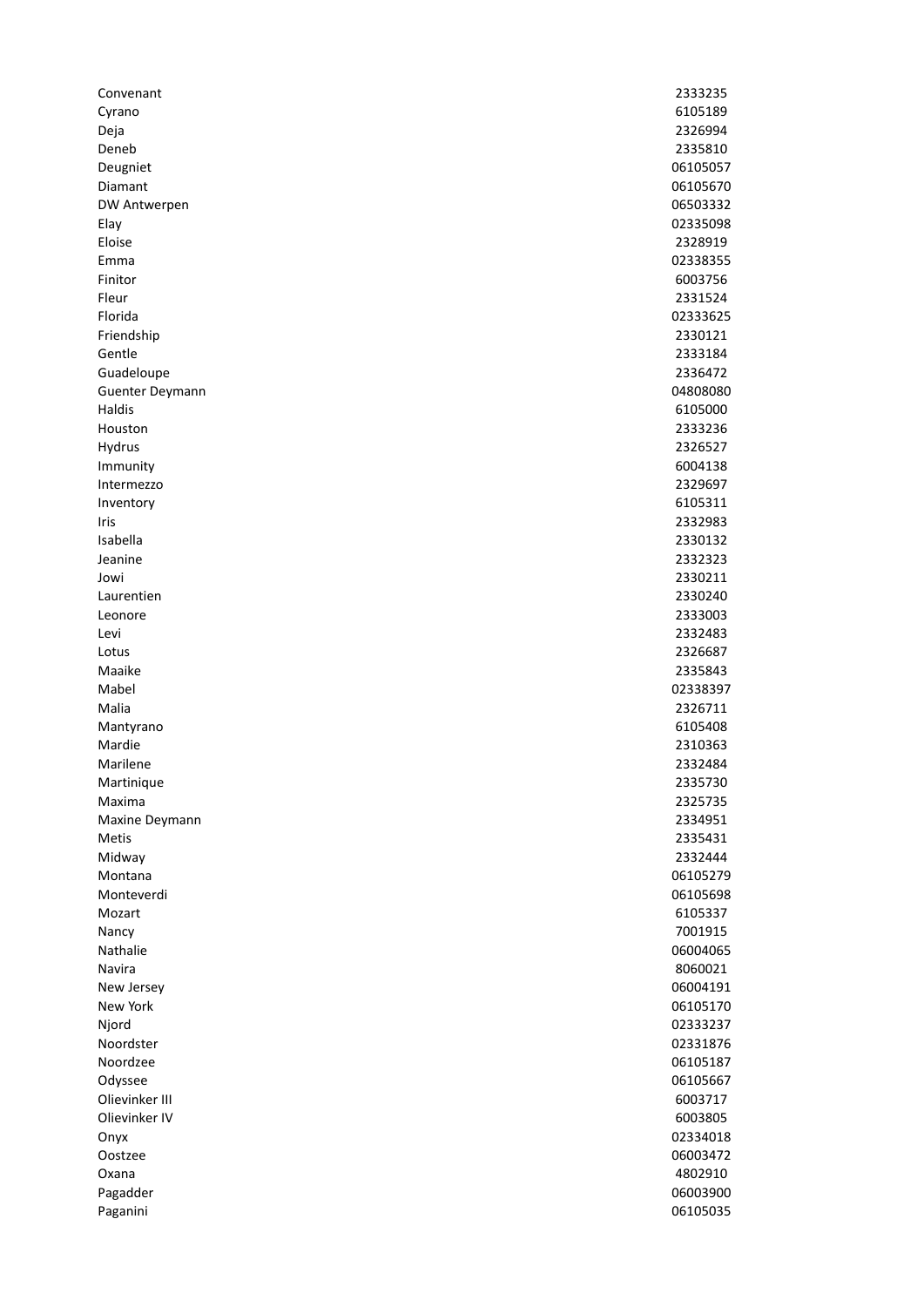| Panamax          | 2326867   |
|------------------|-----------|
| Pascale          | 06105550  |
| Philos           | 2332857   |
| Picasso          | 2332484   |
| Promotion        | 2332837   |
| Quadrans I       | 02331646  |
| Quadrans II      | 02331647  |
| Quebec           | 2333686   |
| Ravel            | 02331481  |
| Ricky Jane       | 2333398   |
| Robijn           | 02336964  |
| Rojas            | 2333567   |
| Rossini          | 06105201  |
| Sovereign        | 2327379   |
| Somtrans XX      | 02333399  |
| Somtrans XXXII   | 02335183  |
| <b>Strauss</b>   | 06105532  |
| Stravinsky       | 2334945   |
| Sydney           | 02333687  |
| Synergy          | 06105690  |
| Talisman         | 2331511   |
| Tanzanite        | 06004034  |
| Texas            | 6004033   |
| Themis           | 2335255   |
| Till Deymann     | 04805920  |
| Titan            | 2326528   |
| <b>TNB Pride</b> | 2325753   |
| Topaz            | 02331263  |
| Tourmaline       | 02333290  |
| Trafuco 6        | 06105378  |
| Trafuco 7        | 06105444  |
| Trafuco 8        | 02325312  |
| Trafuco 9        | 06105584  |
| Treasure         | 2322917   |
| Turquoise        | 2327358   |
| Valburg          | 2333617   |
| Valencia         | 2327380   |
| Valsinni         | 2331636   |
| Vanora           | 2327501   |
| Vanquish         | 02332793  |
| Vantage          | 02332792  |
| Veeningen        | 02332021  |
| Veere            | 02333355  |
| Velden           | 02324450  |
| Venetië          | 02333260  |
| Verano           | 802326863 |
| Verdi            | 06105175  |
| Victoria         | 02327269  |
| Vinotra 10       | 02333565  |
| Virage           | 02331724  |
| Viraya           | 02333199  |
| Virginia         | 02334383  |
| Vivaldi          | 02330236  |
| Vlaardingen      | 02327378  |
| Vlake            | 02326336  |
| Vlissingen       | 02325911  |
| Voerendaal       | 02332442  |
| Volante          | 02331723  |
| Volterra         | 02330212  |
| Voorburg         | 02326275  |
| Vorstenbosch     | 02333564  |